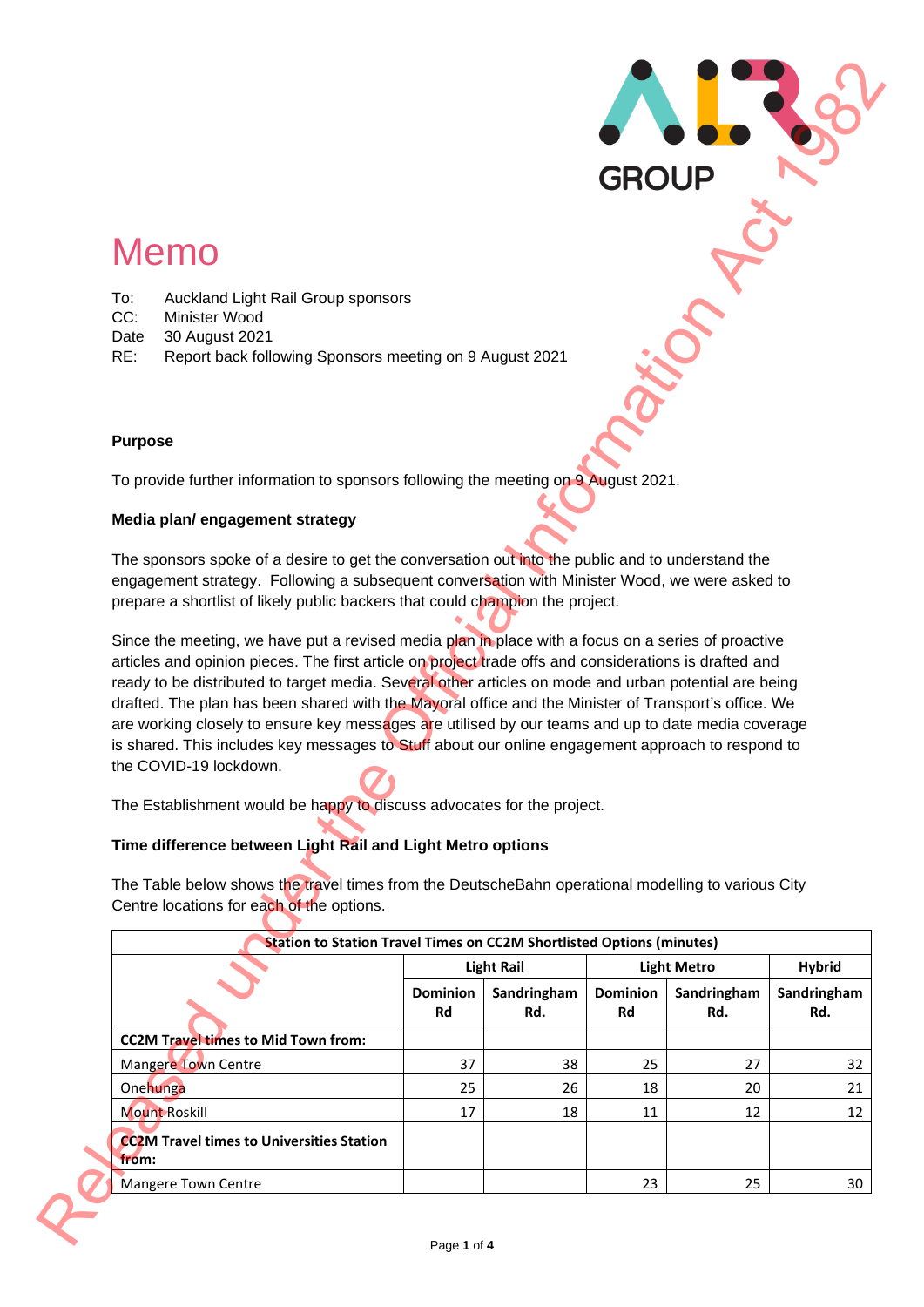

| <b>Station to Station Travel Times on CC2M Shortlisted Options (minutes)</b> |                       |                    |                              |                    |                    |  |  |
|------------------------------------------------------------------------------|-----------------------|--------------------|------------------------------|--------------------|--------------------|--|--|
|                                                                              |                       | <b>Light Rail</b>  | <b>Light Metro</b>           | <b>Hybrid</b>      |                    |  |  |
|                                                                              | <b>Dominion</b><br>Rd | Sandringham<br>Rd. | <b>Dominion</b><br><b>Rd</b> | Sandringham<br>Rd. | Sandringham<br>Rd. |  |  |
| Onehunga                                                                     |                       |                    | 15                           | 17                 | 18                 |  |  |
| Mount Roskill                                                                |                       |                    | ٠q                           | 10                 | 10                 |  |  |
| <b>CC2M Travel times to Wynyard from:</b>                                    |                       |                    |                              |                    |                    |  |  |
| <b>Mangere Town Centre</b>                                                   | 48                    | 49                 | 27                           | 29                 | 34                 |  |  |
| Onehunga                                                                     | 37                    | 38                 | 20                           | 22                 | 23                 |  |  |
| Mount Roskill                                                                | 29                    | 29                 | 13                           | 14                 | 14                 |  |  |

From Mangere Town Centre, the travel time difference between the Light Rail and Light Metro options varies between 10-13 minutes to Mid Town and 20-21 minutes for Wynyard.

# **Further information on the speed and frequency of different modes**

A table showing the speed and frequency of different modes is set out in the appendix.

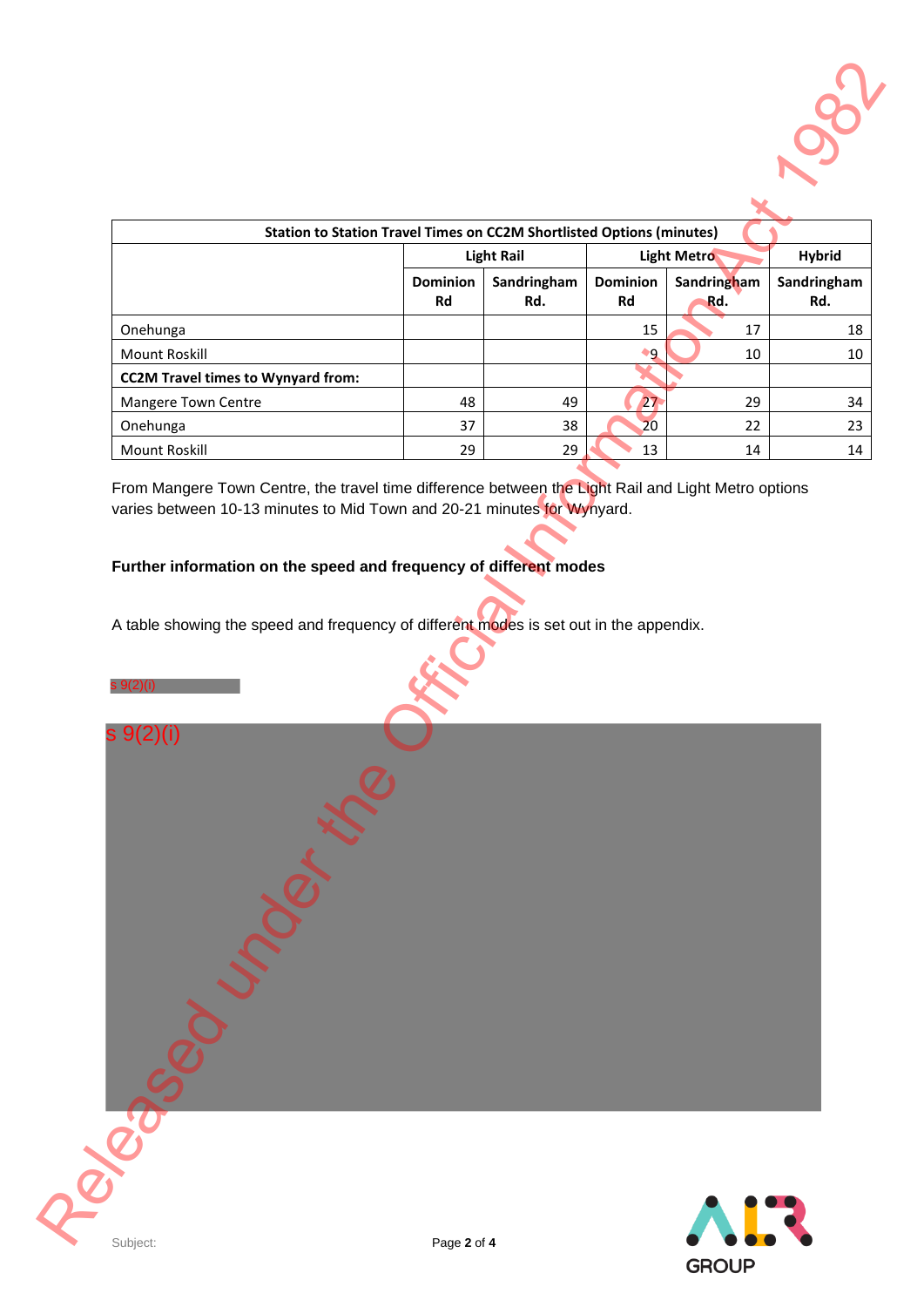#### **Construction impacts for metro stations**

A paper covering the proposed light metro station construction is attached. Religions of the Manuscript of the Original Information Act 1982